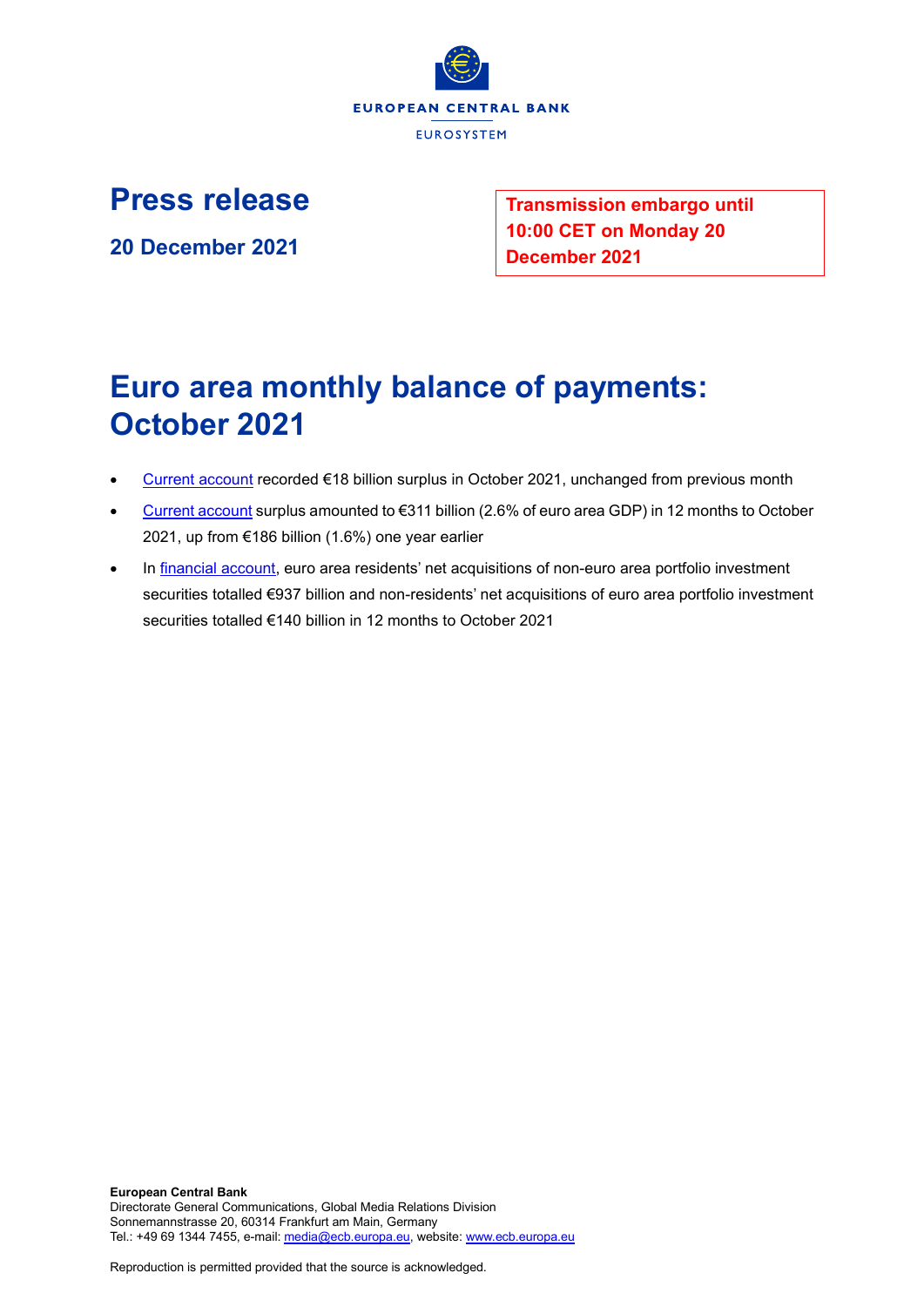## **Chart 1**

Euro area current account balance



Source: ECB.

The *current account* of the euro area recorded a surplus of €18 billion in October 2021, unchanged from the previous month (Chart 1 and Table 1). Surpluses were recorded for *goods* (€16 billion) and *services* (€16 billion). These were partly offset by a deficit for *secondary income* (€15 billion), while the *primary income* was balanced.

**European Central Bank** Directorate General Communications, Global Media Relations Division Sonnemannstrasse 20, 60314 Frankfurt am Main, Germany Tel.: +49 69 1344 7455, e-mail[: media@ecb.europa.eu,](mailto:media@ecb.europa.eu) website[: www.ecb.europa.eu](http://www.ecb.europa.eu/)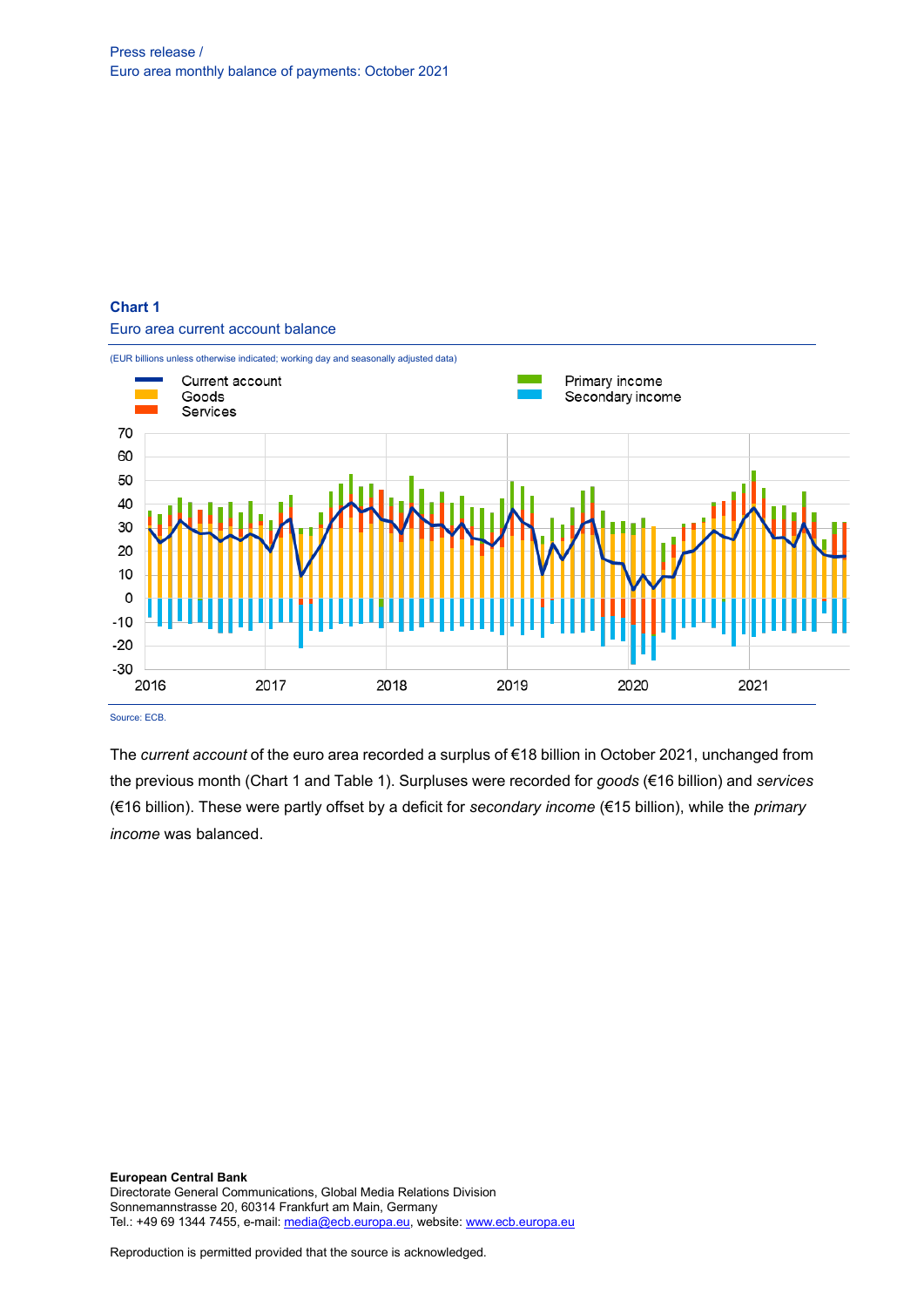## **Table 1** Current account of the euro area

(EUR billions unless otherwise indicated; transactions; working day and seasonally adjusted data)

|                                 |                  | Cumulated figures for the 12-month period<br>ending in |          |              |          |          |                 |          |
|---------------------------------|------------------|--------------------------------------------------------|----------|--------------|----------|----------|-----------------|----------|
|                                 |                  | October 2020                                           |          | October 2021 |          |          |                 |          |
|                                 |                  |                                                        | % of GDP |              | % of GDP | Oct 2020 | <b>Sep 2021</b> | Oct 2021 |
|                                 | Balance          | 186                                                    | 1.6%     | 311          | 2.6%     | 26       | 18              | 18       |
| <b>Current account</b><br>Goods | Credit           | 3,976                                                  | 34.7%    | 4.260        | 35.5%    | 337      | 360             | 373      |
|                                 | Debit            | 3.791                                                  | 33.1%    | 3.949        | 32.9%    | 310      | 343             | 355      |
|                                 | Balance          | 327                                                    | 2.9%     | 331          | 2.8%     | 35       | 18              | 16       |
|                                 | Credit (exports) | 2.195                                                  | 19.2%    | 2,446        | 20.4%    | 191      | 207             | 216      |
|                                 | Debit (imports)  | 1,867                                                  | 16.3%    | 2,115        | 17.6%    | 156      | 189             | 199      |
|                                 | Balance          | $-28$                                                  | $-0.2%$  | 98           | 0.8%     | 6        | 9               | 16       |
| <b>Services</b>                 | Credit (exports) | 888                                                    | 7.8%     | 942          | 7.9%     | 74       | 83              | 88       |
|                                 | Debit (imports)  | 916                                                    | 8.0%     | 844          | 7.0%     | 68       | 74              | 72       |
| <b>Primary income</b>           | Balance          | 35                                                     | 0.3%     | 53           | 0.4%     | $-1$     | 5               | 0        |
|                                 | Credit           | 777                                                    | 6.8%     | 741          | 6.2%     | 61       | 60              | 59       |
|                                 | Debit            | 742                                                    | 6.5%     | 689          | 5.7%     | 62       | 54              | 59       |
| Secondary income                | Balance          | $-148$                                                 | $-1.3%$  | $-170$       | $-1.4%$  | $-14$    | $-15$           | $-15$    |
|                                 | Credit           | 117                                                    | 1.0%     | 131          | 1.1%     | 10       | 11              | 11       |
|                                 | <b>Debit</b>     | 265                                                    | 2.3%     | 302          | 2.5%     | 24       | 26              | 25       |

Source: ECB.

Note: Discrepancies between totals and their components may be due to rounding.

## Data for the current [account](http://sdw.ecb.europa.eu/browseSelection.do?df=true&ec=&dc=&oc=&pb=&rc=&DATASET=0&removeItem=&removedItemList=&mergeFilter=&activeTab=&showHide=&FREQ.243=M&ADJUSTMENT.243=Y&REF_AREA.243=I8&ACCOUNTING_ENTRY.243=B&ACCOUNTING_ENTRY.243=C&ACCOUNTING_ENTRY.243=D&INT_ACC_ITEM.243=CA&INT_ACC_ITEM.243=G&INT_ACC_ITEM.243=IN1&INT_ACC_ITEM.243=IN2&INT_ACC_ITEM.243=S&node=9688874&legendRef=reference&legendNor=) of the euro area

In the 12 months to October 2021, the *current account* recorded a surplus of €311 billion (2.6% of euro area GDP), compared with a surplus of €186 billion (1.6% of euro area GDP) in the 12 months to October 2020. This increase was mainly driven by a switch in the *services* balance from a deficit of €28 billion to a surplus of €98 billion and also by larger surpluses for *primary income* (up from €35 billion to €53 billion) and *goods* (up from €327 billion to €331 billion). These developments were partly offset by a larger deficit for *secondary income* (up from €148 billion to €170 billion).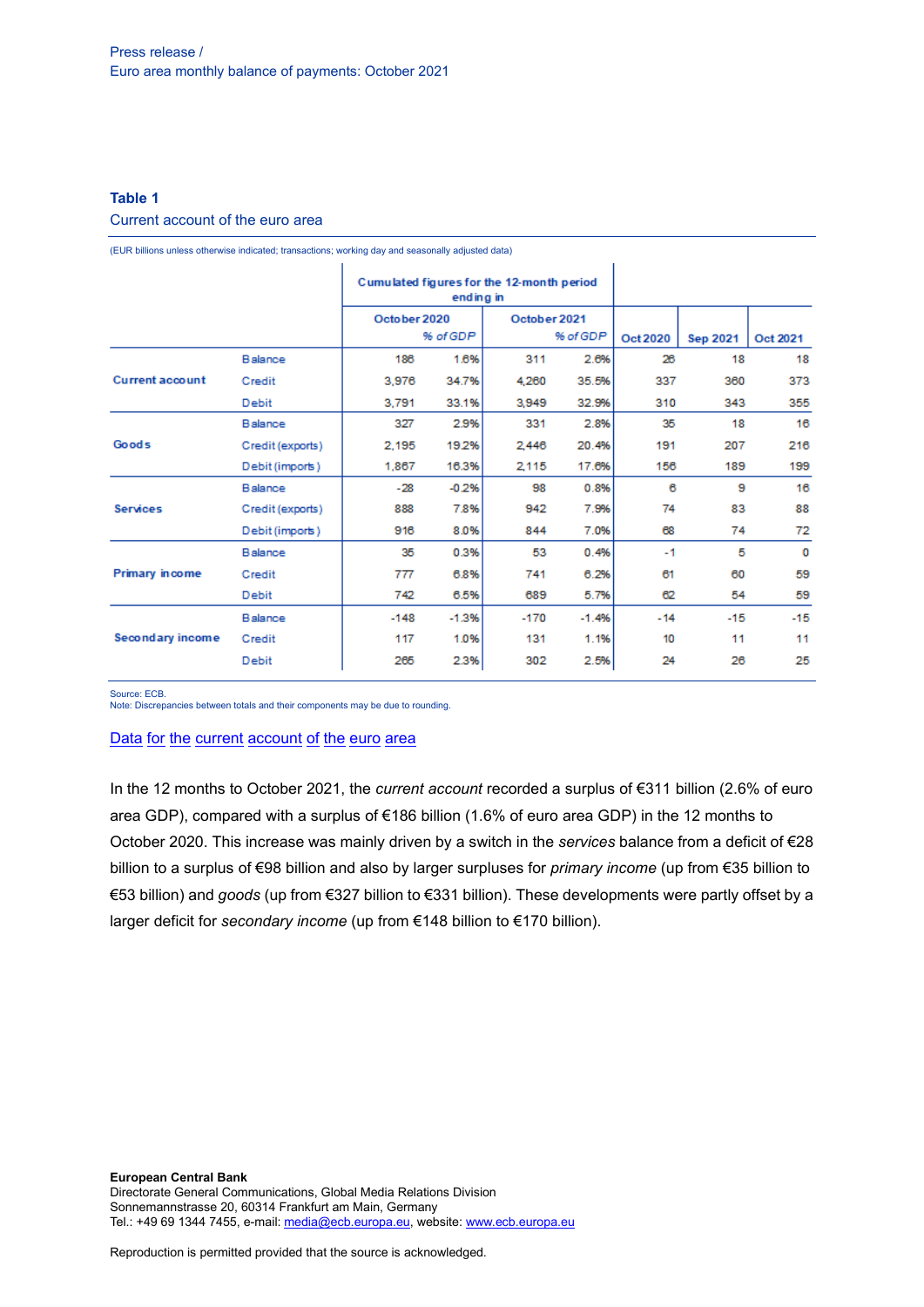#### **Chart 2**

Selected items of the euro area financial account



Source: ECB.

Notes: For assets, a positive (negative) number indicates net purchases (sales) of non-euro area instruments by euro area investors. For liabilities, a positive (negative) number indicates net sales (purchases) of euro area instruments by non-euro area investors.

In *direct investment*, euro area residents made net investments of €22 billion in non-euro area assets in the 12-month period to October 2021, following net disinvestments of €75 billion in the 12 months to October 2020 (Chart 2 and Table 2). Non-residents disinvested €30 billion in net terms from euro area assets in the 12-month period to October 2021, following net acquisitions of €58 billion in the 12 months to October 2020.

In *portfolio investment*, euro area residents' net purchases of non-euro area *equity* increased to €487 billion in the 12 months to October 2021, up from €215 billion in the 12 months to October 2020. Over the same period, net purchases of non-euro area *debt securities* by euro area residents increased to €450 billion, up from €278 billion in the 12 months to October 2020. Non-residents' net purchases of euro area *equity* increased to €383 billion in the 12 months to October 2021, up from €153 billion in the 12 months to October 2020. Over the same period non-residents made net sales of euro area *debt securities* amounting to €243 billion, following net purchases of €186 billion in the 12 months to October 2020.

**European Central Bank** Directorate General Communications, Global Media Relations Division Sonnemannstrasse 20, 60314 Frankfurt am Main, Germany Tel.: +49 69 1344 7455, e-mail[: media@ecb.europa.eu,](mailto:media@ecb.europa.eu) website[: www.ecb.europa.eu](http://www.ecb.europa.eu/)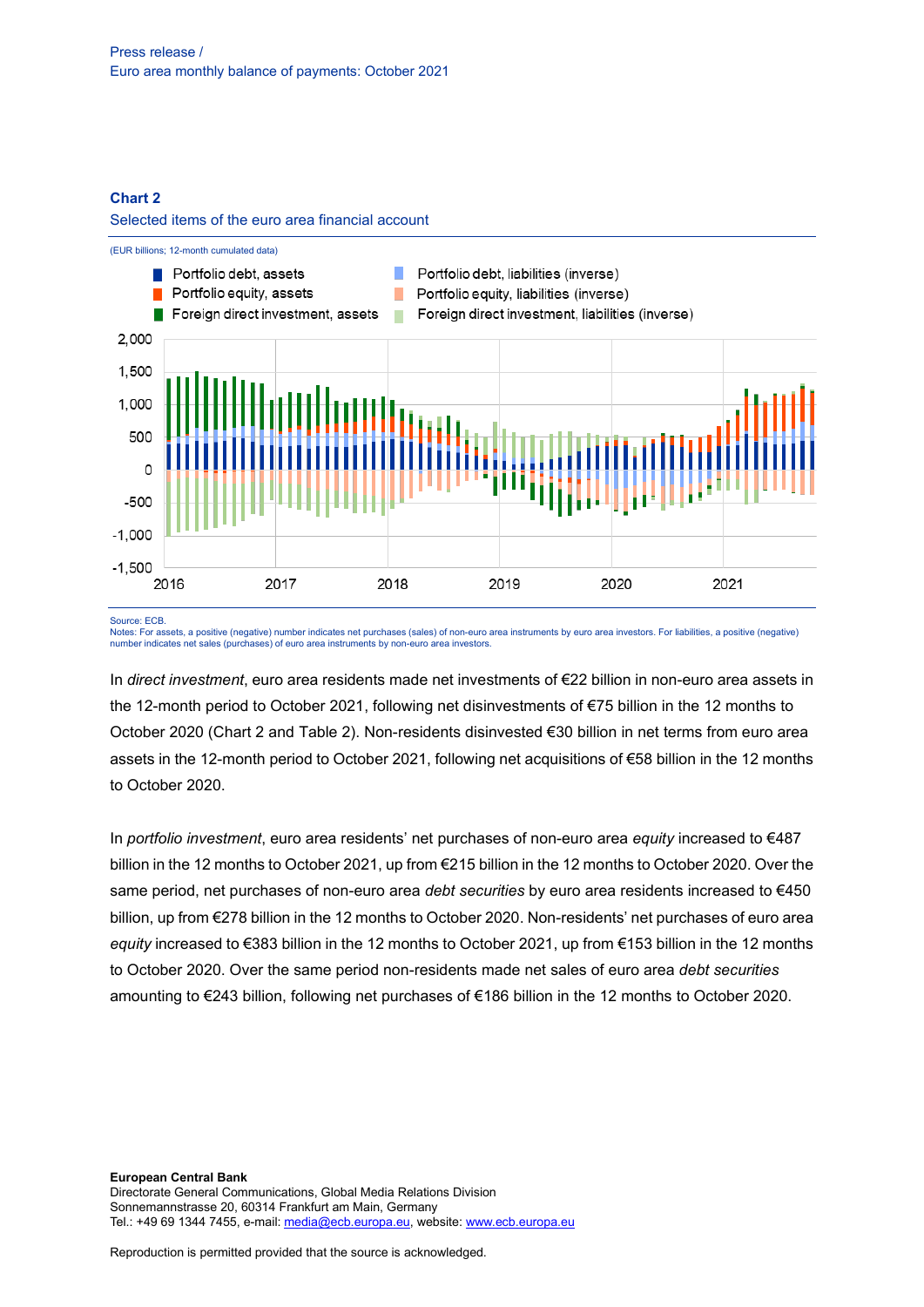## **Table 2**

#### Financial account of the euro area

(EUR billions unless otherwise indicated; transactions; non-working day and non-seasonally adjusted data)

|                             | Cumulated figures for the 12-month period ending in |        |             |              |        |             |
|-----------------------------|-----------------------------------------------------|--------|-------------|--------------|--------|-------------|
|                             | October 2020                                        |        |             | October 2021 |        |             |
|                             | Net                                                 | Assets | Liabilities | Net          | Assets | Liabilities |
| <b>Financial account</b>    | 165                                                 | 633    | 468         | 336          | 1,257  | 920         |
| <b>Direct investment</b>    | $-133$                                              | $-75$  | 58          | 53           | 22     | $-30$       |
| <b>Portfolio investment</b> |                                                     | 493    | 339         | 797          | 937    | 140         |
| Equity                      | 62                                                  | 215    | 153         | 104          | 487    | 383         |
| Debt securities             | 92                                                  | 278    | 186         | 693          | 450    | $-243$      |
| Financial derivatives (net) |                                                     | 22     |             | -6           | -6     |             |
| <b>Other in vestment</b>    |                                                     | 180    | 71          | -638         | 173    | 811         |
| Eurosystem                  | $-68$                                               | 12     | 81          | $-321$       | 16     | 337         |
| Other MFIs                  | 56                                                  | -8     | -641        | -239         | 120    | 358         |
| General government          | 20                                                  | 11     | -10         | -97          | $-11$  | 86          |
| Other sectors               | 101                                                 | 165    | 64          | 19           | 49     | 30          |
| Reserve assets              |                                                     | 12     |             | 130          | 130    |             |

Source: ECB.

Notes: Decreases in assets and liabilities are shown with a minus sign. Net financial derivatives are reported under assets. "MFIs" stands for monetary financial institutions. Discrepancies between totals and their components may be due to rounding.

## Data for the [financial](http://sdw.ecb.europa.eu/browseSelection.do?df=true&ec=&dc=&oc=&pb=&rc=&DATASET=0&removeItem=&removedItemList=&mergeFilter=&activeTab=&showHide=&FREQ.243=M&REF_AREA.243=I8&REF_SECTOR.243=S1&REF_SECTOR.243=S121&REF_SECTOR.243=S12T&REF_SECTOR.243=S13&REF_SECTOR.243=S1P&COUNTERPART_SECTOR.243=S1&FLOW_STOCK_ENTRY.243=T&ACCOUNTING_ENTRY.243=A&ACCOUNTING_ENTRY.243=L&ACCOUNTING_ENTRY.243=N&FUNCTIONAL_CAT.243=D&FUNCTIONAL_CAT.243=O&FUNCTIONAL_CAT.243=P&FUNCTIONAL_CAT.243=R&INSTR_ASSET.243=F&INSTR_ASSET.243=F3&INSTR_ASSET.243=F5&INSTR_ASSET.243=FL&MATURITY.243=T&MATURITY.243=_Z&node=9688874&legendRef=reference&legendNor=) account of the euro area

In *other investment*, euro area residents' net acquisitions of non-euro area assets amounted to €173 billion in the 12 months to October 2021 (down from €180 billion in the 12 months to October 2020), while their net incurrence of liabilities increased to €811 billion (up from €71 billion in the 12 months to October 2020).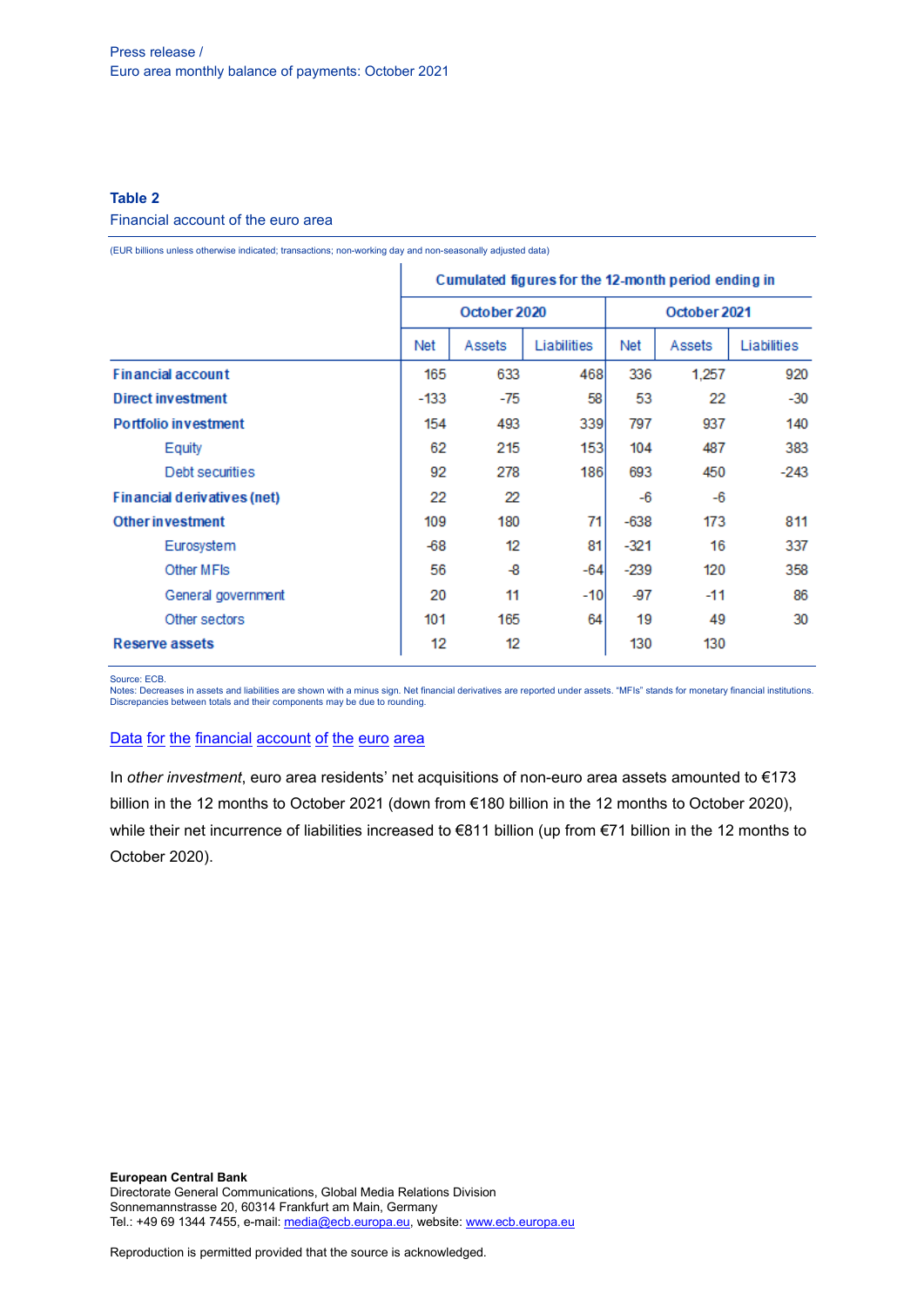#### **Chart 3**

#### Monetary presentation of the balance of payments



#### Source: ECB.

Notes: "MFI net external assets (enhanced)" incorporates an adjustment to the MFI net external assets (as reported in the consolidated MFI balance sheet items statistics) based on information on MFI long-term liabilities held by non-residents, available in b.o.p. statistics. B.o.p. transactions refer only to transactions of non-MFI residents of the euro area. Financial transactions are shown as liabilities net of assets. "Other" includes *financial derivatives* and statistical discrepancies.

The monetary presentation of the balance of payments (Chart 3) shows that the *net external assets (enhanced)* of euro area MFIs decreased by €169 billion in the 12-month period to October 2021. This decrease was mainly driven by euro area non-MFIs' net outflows in *portfolio investment debt* and, to a lesser extent, in *direct investment and portfolio investment equity.* These developments were partly offset by the *current and capital accounts* surplus and by euro area non-MFIs' net inflows in *other investment*s and *other* flows.

In October 2021 the Eurosystem's stock of *reserve assets* increased to €1,019.3 billion, up from €1,002.4 billion in the previous month (Table 3). This increase was mainly driven by positive price changes (€14.7 billion, of which €15.2 billion was due to monetary gold) and, to a lesser extent, by net acquisitions of assets (€3.2 billion), which were only partly offset by negative exchange rate changes (€1.2 billion).

**European Central Bank** Directorate General Communications, Global Media Relations Division Sonnemannstrasse 20, 60314 Frankfurt am Main, Germany Tel.: +49 69 1344 7455, e-mail[: media@ecb.europa.eu,](mailto:media@ecb.europa.eu) website[: www.ecb.europa.eu](http://www.ecb.europa.eu/)